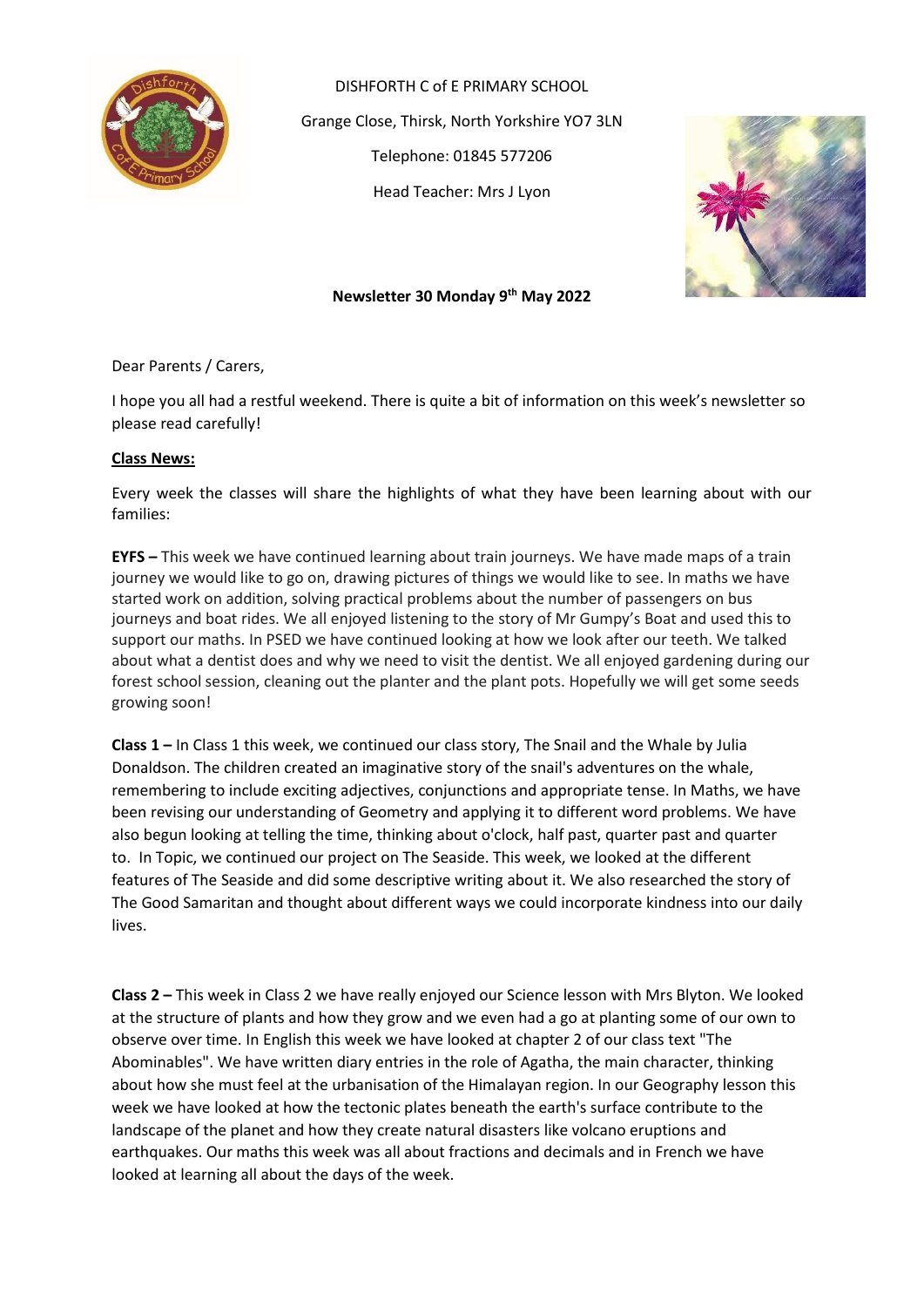**Class 3 –** This week Class 3 have been spending time writing setting descriptions about the Mexican festival 'Day of the Dead'. The children have enjoyed watching a short film to give them ideas about their setting descriptions. In year five, we have been perfecting our skills when using a protractor to measure and draw angles. In year six, we have been practising doing some revision before SATs next week. The children have created their own diagram and matched the different features of a river. They have also designed what they would like their lino printing to look like in art.

# **National Curriculum Assessments at the end of Key Stage 1 and 2**

#### **Key Stage 2 Assessments – Year 6**

This week the children in Year 6 are taking national curriculum tests in English grammar, punctuation and spelling, English reading and mathematics. The tests help measure the progress pupils have made and identify if they need additional support in a certain area. The tests are also used to assess schools' performance and to produce national performance data.

At the end of the summer term the test results will be reported in: • English grammar, punctuation and spelling • English reading and mathematics.

**Teacher assessment:** As there is no test for English writing, this will be reported as a teacher assessment judgement. This is a judgement the teacher will make, based on the child's work at the end of key stage 2. Parents will also receive a teacher assessment judgement for science.

#### **Key Stage 1 Assessments – Year 2**

The teacher is responsible for judging the standards Year 2 children are working at in English reading, English writing, mathematics and science, by the end of key stage 1. To help inform those judgements, pupils sit national curriculum tests in English and mathematics, commonly called SATs. The tests are a tool for teachers to help them measure the children's performance and identify their needs as they move into key stage 2. They also allow teachers to see how the children are performing against national expected standards. The tests can be taken any time during May and they are not strictly timed. Pupils may not even know they are taking them as many teachers will incorporate them into everyday classroom activities.

Teachers will use the results from these tests, along with the work the children have done throughout the year, to help them reach their own judgements about how the children are progressing at the end of key stage 1. These teacher assessment judgements will be reported to parents by the end of the summer term.

#### **Year 1 Phonic Screen Check**

Children in Year 1 will take the phonic screen check during the period week commencing  $6<sup>th</sup>$  June – 17<sup>th</sup> June. The outcome of this check is reported to parents by the end of the summer term.

#### **Year 4 Multiplication Check**

Children in Year 4 will take the national multiplication check in June during a three-week window commencing on the  $6<sup>th</sup>$  June. The outcome of this check is reported to parents by the end of the summer term.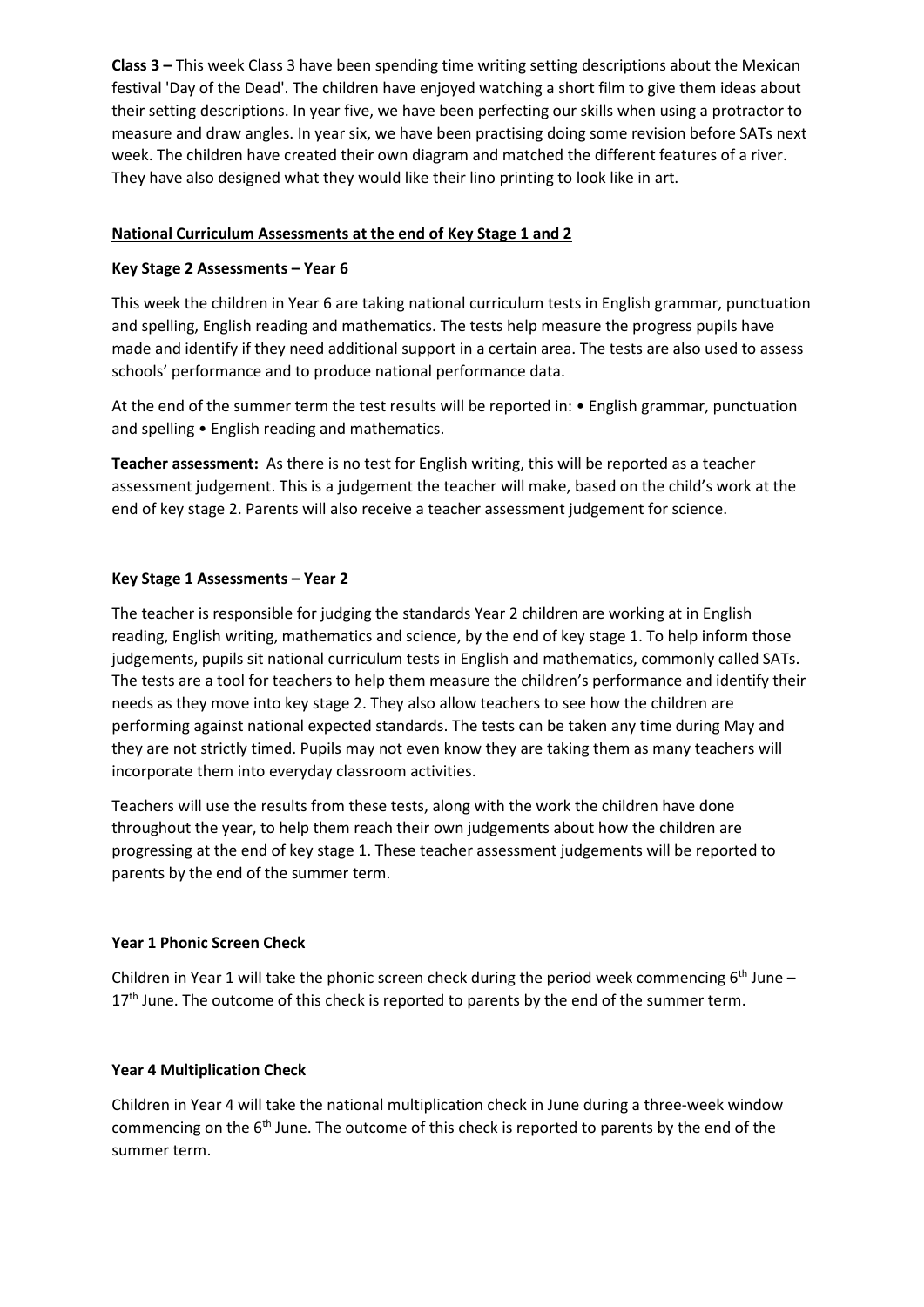# **Ripon Cathedral Choir**

# **Could your son or daughter be a Cathedral Chorister?**

Dr Krippner, the new Director of Music at Ripon Cathedral, will be visiting our school to talk to the children during an assembly about the Choristers of Ripon Cathedral and how to become a Cathedral Chorister. All interested children are invited to see Dr Krippner after the assembly for an informal audition. Being a chorister is an outstanding opportunity, so it is very much worth considering! Dr Krippner will visit us on **Tuesday 17th May at 9am**. Here is a link to the Cathedral's new chorister recruitment video:

<https://www.youtube.com/watch?v=9li3sNhDfFA&t=3s>

## **Platinum Jubilee – Friday 27th May – afternoon**

We are holding a celebration to mark the Platinum Jubilee on Friday 27<sup>th</sup> May starting at 1.30pm. We are hoping for a dry day as this will be held outside. Please bring your own chairs / rugs to sit on. After the performance from the children, refreshments will be available for a donation.

We would be very grateful if families could send in cupcakes or tray bake donations on the morning of Friday 27<sup>th</sup> May

A wet weather plan will be in place should we be unlucky – if this occurs and we have to be indoors, the format will need to change and numbers will be limited to two per family – so fingers crossed for a dry day!

#### **Reading**

Please make sure your child is reading every night and it is written in their reading record book.

It is so important that the children are reading each day.

Thank you for your support.

#### **Class 3 Residential – meeting**

On Wednesday 18th May at 5pm a meeting will be held at school in the hall for Class 3 parents and children about the residential which is on the  $7<sup>th</sup>-9<sup>th</sup>$  June.

# **Clubs**

Sporting Start are running a club after school on a Monday for KS2 children starting next week. A letter was sent home to be returned by today.

A Netball club will be available after half term on a Tuesday after school. A letter will be sent out this week.

# **Growing Up in North Yorkshire Survey – Year 2 and Year 6 children**

Since 2006, every two years, schools in North Yorkshire are invited to take part in a Health and Wellbeing survey. There are surveys for different age groups and, in primary schools, Year 2 and Year 6 children participate. The information is used by school and also at County

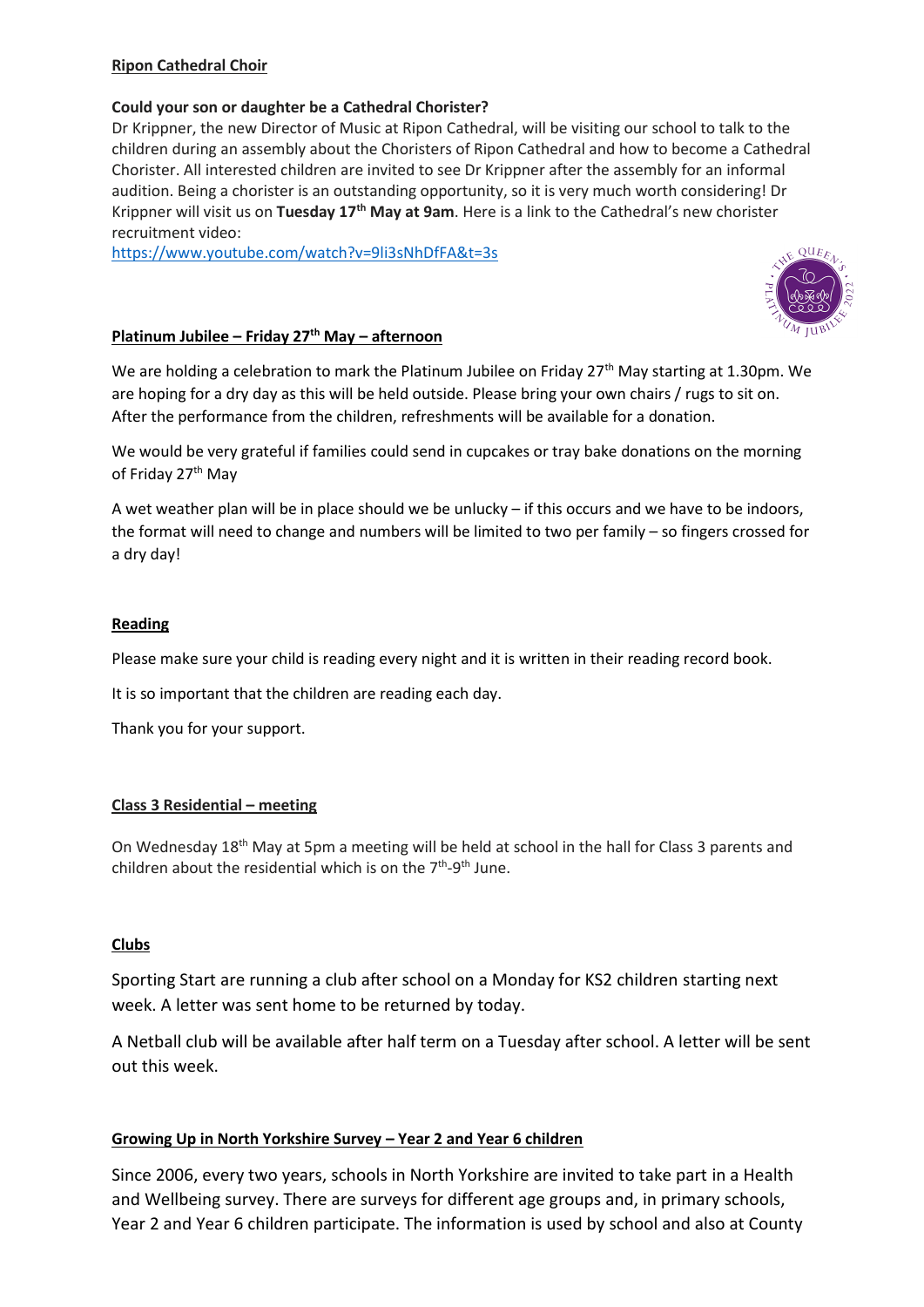level. There was a separate letter attached to the newsletter last week explaining about the survey and how it is carried out and if you have any further questions please get in touch via the admin email.

Promotional School Dinner on 19<sup>th</sup> May

Chicken Wrap with Tiger Fries

(v) Pasta in a Tomato Sauce with Cheesy Flatbread

Power up Chocolate Cereal Bar

**Promotional School Dinner 27th May – A Royal Tea Party**



A selection of homemade sandwiches

Cheese Straws

Homemade Sausage Rolls

Vegetable Sticks

\*\*\*\*\*\*\*\*\*\*\*\*\*\*\*\*\*\*\*\*\*\*\*\*\*\*\*\*\*\*\*\*\*

Celebration Cupcake

# **Sun Cream**

Please can I ask parents to ensure the children have sun cream applied to them before they come to school in the morning when the forecast is due to be sunny and also please do send into school a bottle of sun cream labelled with your child's name on it so that they can apply it when necessary over the summer months – thank you.

# **School Uniform**

A polite reminder that children need to wear school shoes as part of their uniform. In summer, girls can wear red checked dresses. Again, school shoes are part of the summer uniform as opposed to open-toe sandals. Children still need practical footwear for school that protects their feet, allows them to move about and climb on trim trails!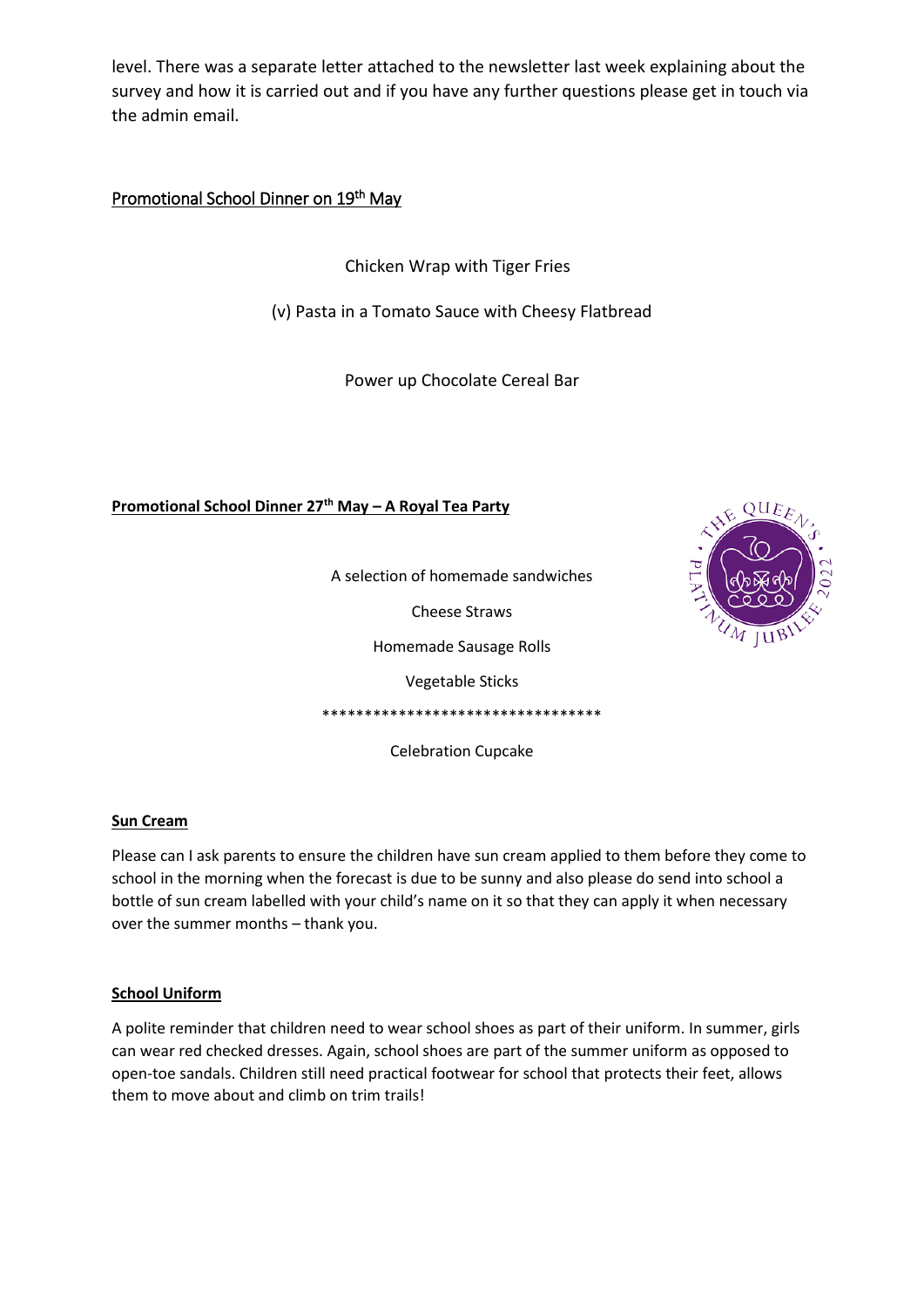## **Friends of Dishforth CE Primary**

#### **Auction of Promises**

Thank you to everyone who has donated a prize or promise for the Auction of Promises.

We have a few still to arrive with school. As soon as we have these, we will get typing the auction forms and have them with you as soon as possible. It is not too late if you have anything to donate this week.

# **Doughnuts**

We are participating in an offer for fundraising from Krispy Kreme. We thought these scrumptious sugar glazed doughnuts would be a family treat for a weekend whilst fundraising at the same time!

Thirsk School also sold these with a large order raising a great amount for their fundraising.

The Doughnuts are usually £11.95 a box in the shop, however, due to a discount given by Krispy Kreme we can sell them to you for £10 for our own box of 12 and still raise funds for school.

To place our order, please can you pay on ParentPay for however many boxes you would like by **THURSDAY 12th MAY.** 

We will then collect them fresh on **FRIDAY 20TH MAY** and you can collect at collection time from the playground.





# **RETURN OF ICE LOLLY FRIDAYS**

Starting after half term on Fridays we will be selling ice lollies at 50p in the playground at collection time.

Please note if the forecast is not Lolly friendly or we do not have volunteers available, we may move it to a Thursday, but we will keep you updated!

If you have the time to volunteer and help sell these lollies, please let the office or Sarah Lynch know. We simply help each other collect up our children and sell the lollies together.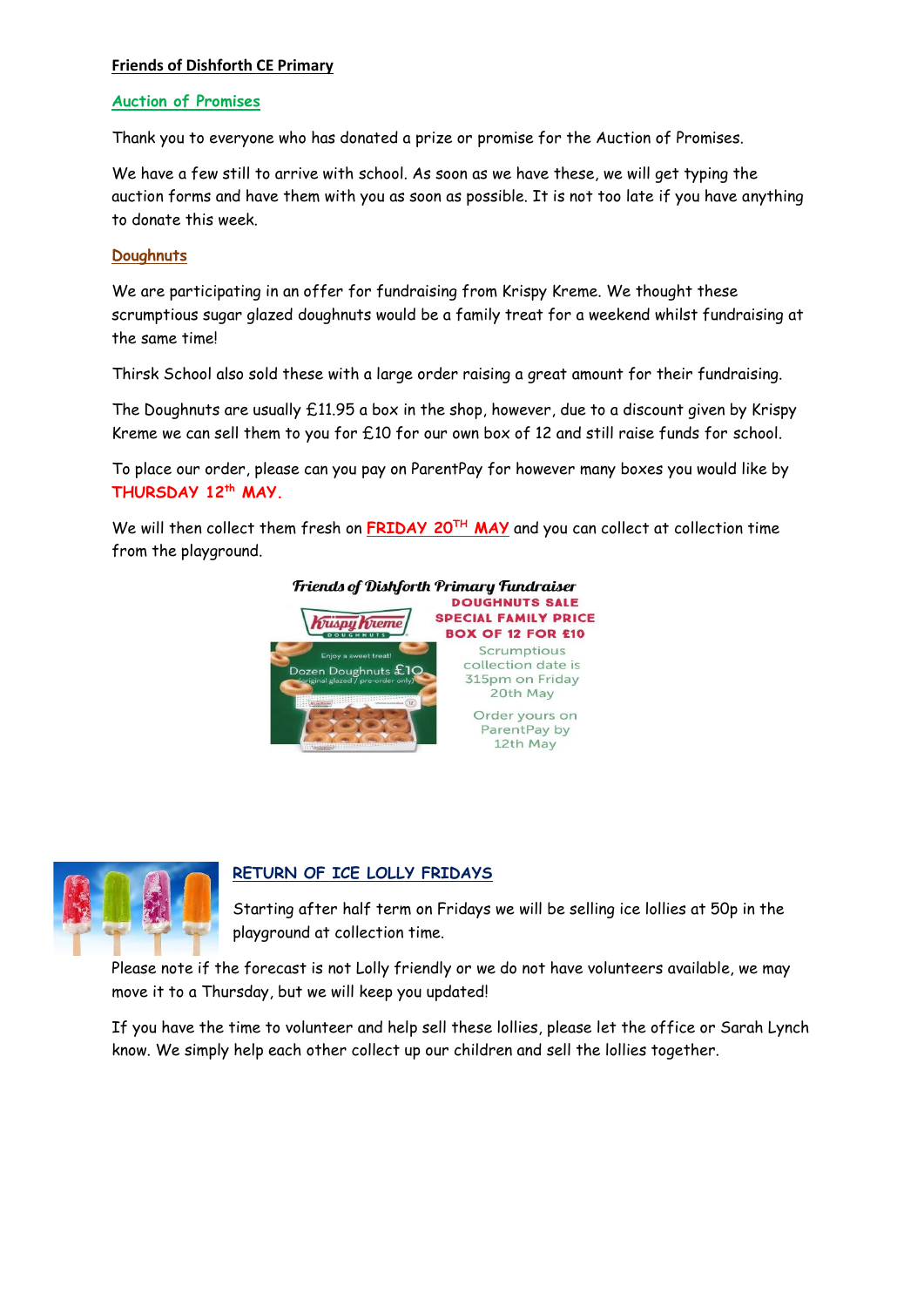#### **AWARDS**

#### **Celebration Assembly**

On Friday, we had our Celebration Assembly. This week the following children were given our weekly awards;

# **Ribbons**

**EYFS** – This week the ribbon goes to someone who has concentrated really well during our maths sessions and can recognise teen numbers – Well done Vinay!

**Class 1 -** The ribbon this week goes to someone for her fantastic, imaginative writing about visiting Antarctica. Well done, Lara!

**Class 2 –** The ribbon this week goes to somebody who always has a diligent approach to their learning. They work hard to implement new concepts into written work and have a real desire to learn. Well done to Tyrell!

**Class 3** – This week the ribbon is going to someone who has been trying particularly hard to challenge herself in different subjects. She has shown determination and perseverance this week. The ribbon is going to Evie K!

# **Values in Action**  This week our Values Award goes to someone for demonstrating our school value of perseverance. This person has been nominated because they always work as hard as they can and they are full of laughter. The award goes to Casey who was nominated by Lowery. Well done, Casey!

Kind regards,

J M Lyon - Head Teacher